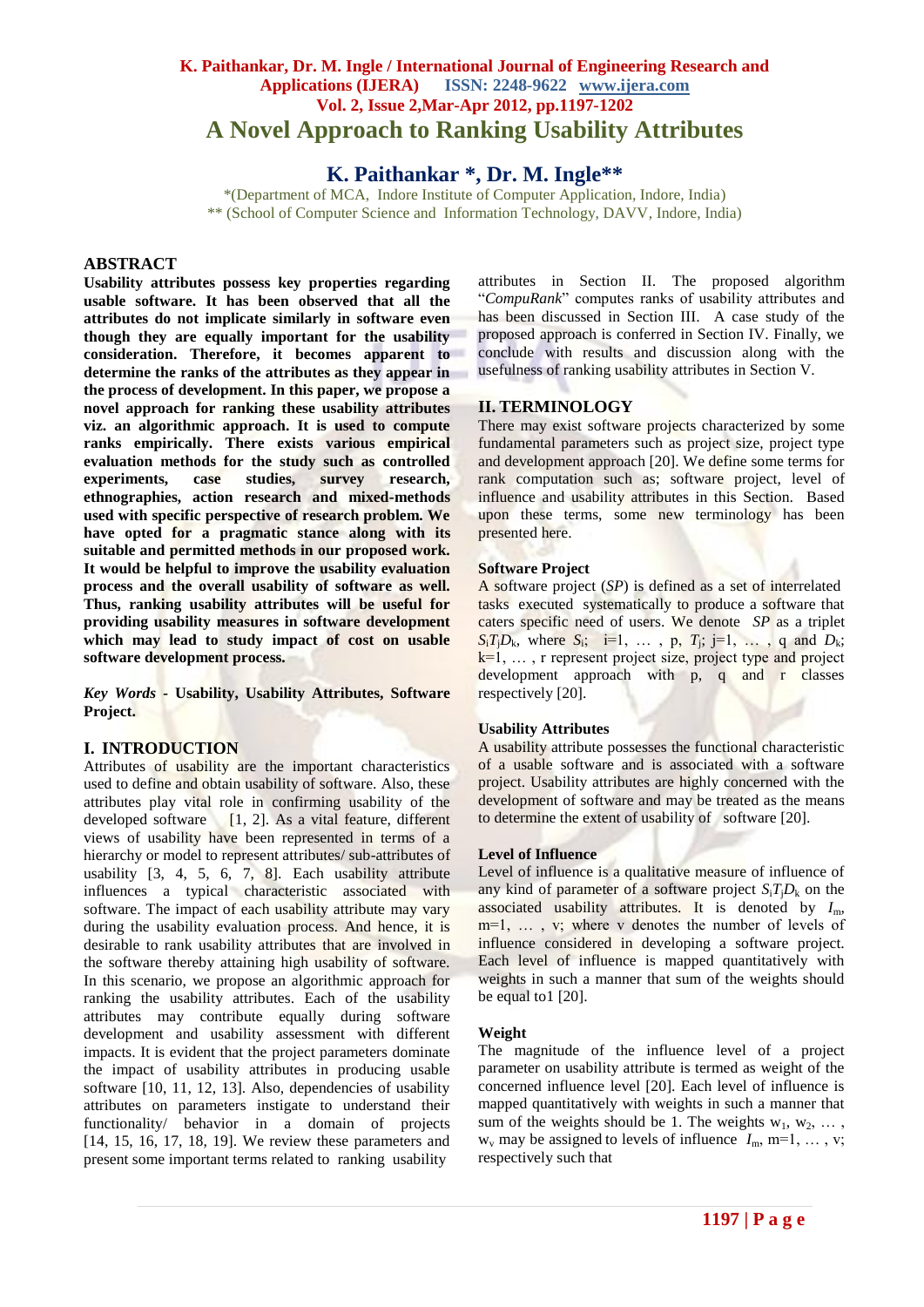$$
\sum_{i=1}^{V} W_i (I_i) = 1
$$

Based upon the fundamental project parameters and aforementioned terminology, we now define some new terms required for ranking usability attributes in algorithmic approach.

We now define some terms based upon aforesaid terms as follows:

#### **Dependency level**

A dependency level (*dl*) pertains to the gravity/ degree of dependency of the fundamental parameters on a usability attribute associated with a specified software project. When dependency levels of parameters on usability attributes are assumed to be 0, 1 and 2, it may be signified as the dependency levels independent, partially dependent and highly dependent respectively.

#### **Distinctive Project**

It is a type of *SP* defined on specific dependency levels of i<sup>th</sup> kind of project size, j<sup>th</sup> kind of project type and k<sup>th</sup> kind of project development approach used respectively in  $S_i T_i D_k$ .  $S_{i d l s} T_{i d l \tau} D_{k d l D}$  denotes a Distinctive Project (*DP*) if  $dl_s$ ,  $dl_t$  and  $dl_b$  are the dependency levels of project size, project type and development approach correspondingly. For example,  $S_{20}T_{10}D_{10}$  represents a *DP* of *SP* type  $S_2T_1D_1$ , based on dependency level 0 of size  $S_2$ , type  $T_1$  and development approach *D*1.

# **Dependency Value**

Dependency value is the measure of dependency of a usability attribute  $A_n$ ,  $n=1, ..., U$  on project parameters in a *DP*. It is denoted by *DV*. In general, the dependency value of attribute  $A_n$  in a  $DP$   $S_{idl}T_{idl}T_{d}D_{kd}D$  is mathematically evaluated as

$$
DV(A_{n, S_{idl}s}T_{jdlr}D_{kdlb}) = WS_{idls} + WT_{jdlr} + WD_{kdlb} \quad \text{---} \tag{1}
$$

where,  $WS_{id/s}$ ,  $WT_{id/T}$  and  $WD_{kd/D}$  are the weights of level of influence on dependency levels of kinds of *S*, *T* and *D* in a project  $S_{\text{i}d\text{i}S}T_{\text{i}d\text{i}T}D_{\text{k}d\text{i}D}$ . The weights are assigned to the kind of each parameter on their relevant dependency level in a *DP,* whereas assumed to be zero on other dependency levels while computation.

#### **Project Dependency Value**

Project dependency value (*PDV*) of an attribute *A*n, n=1, ... ,U, represents the overall dependency of  $A_n$ pertaining to a *SP*. Mathematically, for each usability attribute  $A_n$  in a project  $S_i T_i D_k$  it is estimated as

$$
DV(A_n, S_i T_j D_k) =\n \begin{cases}\n \sum_{d_1=0}^{L_1-1} \sum_{d_2=0}^{L_2-1} \sum_{d_1=0}^{L_3-1} DV(A_n, S_{idIS} T_{jdlT} D_{kdID}) / (\ell_1 * \ell_2 * \ell_3) \\
 \text{if } d_1 = 0\n \end{cases}
$$

where,  $(l_1 * l_2 * l_3)$  is the total number of *DPs* existing with  $\ell_1$ ,  $\ell_2$  and  $\ell_3$  being the number of dependency levels of *S*, *T* and *D* respectively.

#### **Mean Dependency Value**

Mean Dependency Value (*MDV*) of an attribute *A*<sup>n</sup> is the sum of *PDV*s of that attribute in all existing *SP*s. It is also known as impact value of  $A_n$  and is computed using equation

$$
MDV(A_n) = \left[\sum_{i=1}^{p} \sum_{j=1}^{q} \sum_{k=1}^{r} PDV(A_n, S_i T_j D_k)\right] / p^*q^*r \cdots (3)
$$

here, p\*q\*r is the total number of *SP*s.

# **III. RANKS OF USABILITY ATTRIBUTES - AN ALGORITHMIC APPROACH**

We discuss informal and formal descriptions of the proposed algorithm "*CompuRank*" for computing ranks of usability attributes involved in a variety of projects in this section.

#### **Informal Description**

In algorithm, the project parameters are assumed as; project size *S*, project type *T*, project development approach *D* and n usability attributes  $A_t$  t=1, ..., n which are to be ranked as 1, … , n . Also, the dependency levels  $dl_s$ ,  $dl_T$  and  $dl_D$  are assumed to be associated with parameters *S*, *T* and *D* respectively with their corresponding values as  $\ell_1, \ell_2$  and  $\ell_3$ .

Initially, the weights are allocated to influence levels  $I_m$  as an input. These weights of influence levels are then assigned to the project parameters for each usability attribute on its pertinent dependency level. Subsequently, *DV*s of each usability attribute *A*t in *DP*s, *PDV* of each usability attribute  $A_t$  in different *SPs* and *MDV* of each usability attribute  $A_t$  in all existing  $SPs$  are estimated using equations (1), (2) and (3) correspondingly. Finally, ranks are assigned to the attributes on the basis of their respective *MDV*s in such a manner that the attribute with lowest *MDV* will be assigned the highest rank. These are the Suggested Ranks (*SR*) of concerned usability attributes.

# **Formal Description**

Here, we present the formal description of the algorithm "*CompuRank*".

### **//Algorithm "***CompuRank***"//**

 // Initialize the counter dest\_proj for *DP*s to 0. It is assumed that influence levels of different parameters are assessed prior to input weights. *DV*[], *PDV*[] and *MDV*[] store dependency value, project dependency value and mean dependency value of usability attributes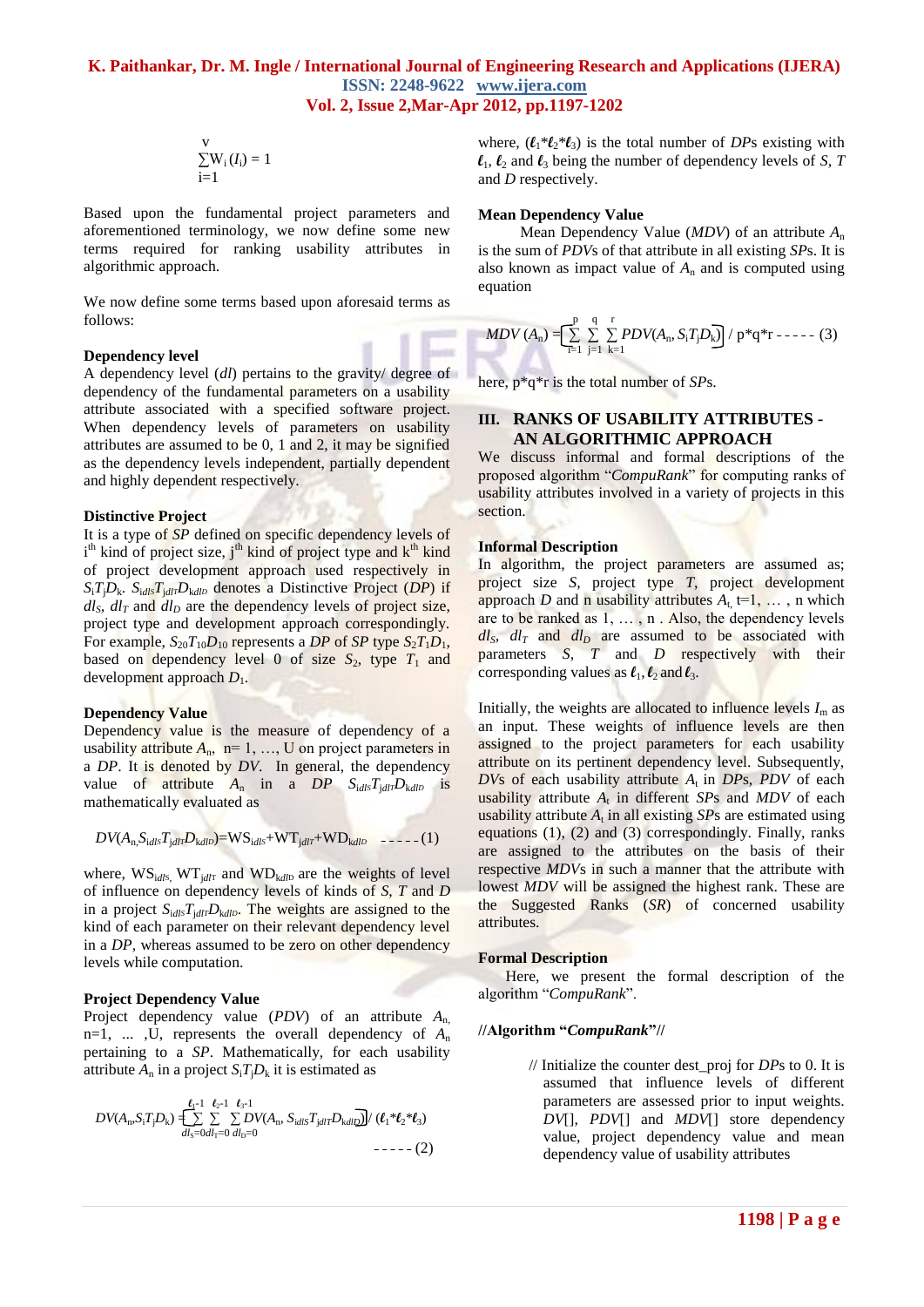respectively.  $\ell_1$ ,  $\ell_2$  and  $\ell_3$  are number of dependency levels of project size, type and development approach respectively. WSi*dlS*,  $WT_{idIT}$ ,  $WD_{kdID}$  are the weights of influence levels corresponding to *S*, *T*, *D* in *DP*. //

**Step 1:** //Assign weights corresponding to v number of influence levels  $I_1, I_2, \ldots, I_v$  of each kind of parameter *S*, *T*, *D*// Sum=0; for  $i=1$  to  $v$  $\left\{ \begin{array}{c} 1 & 1 \\ 1 & 1 \end{array} \right\}$ input  $(W(I_i))$ ;  $Sum = Sum + W(I_i);$ }

if Sum  $\neq$  1 then Display Message "Invalid" Weights";

**Step 2:** //Input dependency levels of each project parameter *S*, *T* and *D*// input  $(\boldsymbol{\ell}_1, \boldsymbol{\ell}_2, \boldsymbol{\ell}_3);$ 

**Step 3:** //Input weights corresponding to level of influence of project parameters *S*, *T*, *D* on dependency level associated with each of the n usability attributes // int  $dl_S$ ,  $dl_T$ ,  $dl_D$ ; for  $t=1$  to  $n$ 

> for  $i=1$  to  $p$ for  $i=1$  to q for  $k=1$  to r;

> > for  $dl_s=0$  to  $\ell_1$ -1 for  $dl_T=0$  to  $\ell_2$ -1 for  $dl<sub>D</sub>=0$  to  $\ell_3$ -1

and the state of the state of the state of the state of the state of the state of the state of the state of the input (WSi*dlS*); input (WTj*dlT*); input (WD<sub>kdl</sub><sub>*D*</sub>); *}* 

```
 }
 }
```
 $\overline{a}$ 

 $\overline{\phantom{a}}$ 

**Step-4:** //Compute *DV* in *DP*s and *PDV*s in *SP*s for each usability attribute, and hence *MDV* of each usability attribute// dest proj =1, proj =0,  $x=1$ ; for  $t=1$  to  $n$  $sum1=0$ :  $\left\{\begin{array}{c} \end{array}\right\}$ for  $i=1$  to  $p$ for  $i=1$  to q for k=1 to r proj=proj+1; { sum=0; for  $dl_s=0$  to  $\ell_1$ -1 for  $dl_T=0$  to  $\ell_2$ -1

```
for dl<sub>D</sub>=0 to \ell<sub>3</sub>-1
\{DV[t, dest\_proj] = S_{idls} + WT_{idl} + WD_{kdlb}; sum=sum+ DV[t, dest_proj]
       dest proj = dest\_proj +1; }
       PDV[t, proj]=sum/(l_1*l_2*l_3);
       sum1 = sum1 + PDV[t, proj]; }
       MDV[t]=sum1/( p*q*r);
 }
```
**Step-5:** //Estimate ranks of usability attributes// int rank=1, SR[], tem; for  $t=1$  to  $n$ {

for  $i=t$  to  $n-1$  $\left\{\begin{array}{c} \end{array}\right\}$ 

if *MDV*[t]≥*MDV*[i+1] then

 { tem= *MDV*[t]; *MDV*[t]=*MDV*[i+1];  $MDV[i+1]$ =tem; }

}  $SR[t]=rank++;$ 

# **IV. A CASE STUDY**

}

We present a case study for execution of algorithm "*CompuRank*" using twenty four projects. These projects are characterized by the parameters as project size (with its types as small  $(S_1)$ , intermediate  $(S_2)$ , medium  $(S_3)$  and large  $(S_4)$ ); project type (with its kinds as organic  $(T_1)$ , semidetached  $(T_2)$  and embedded  $(T_3)$ ; and developing approach (with its types as procedure oriented approach  $(D_1)$  and object oriented approach  $(D_2)$ ). Each kind of parameter is assigned two dependency levels as 0 (as independent) and 1 (as dependent) on concerned usability attributes. Here, four influence levels have been assumed as insignificant (having weight 0.1), moderate (with weight 0.2), average (holding weight 0.3) and significant influence (possessing weight 0.4). It is used to compute the ranks of some usability attributes associated with these projects. Here, our usability attributes of interest are access control  $(A_1)$ , adaptability  $(A_2)$ , affect  $(A_3)$ , customizability  $(A_4)$ , efficiency  $(A_5)$ , helpfulness  $(A_6)$ , learnability  $(A_7)$ , operability  $(A_8)$ , practicability  $(A_9)$ , resilience  $(A_{10})$ , un-ambiguity  $(A_{11})$  and validity  $(A_{12})$ . The algorithm *CompuRank* is executed using twenty four projects covering twelve usability attributes. Corresponding to each usability attribute, *PDV*s and *MDV*s have been computed. And, finally the ranks are assigned to each of the usability attributes on the basis of *MDVs* as highlighted with bold blocks in Table-1. In this case, the highest rank is assigned to practicability  $(A<sub>9</sub>)$ ; the next higher rank is assigned to operability  $(A_8)$  and the lowest rank is assigned to the usability attribute resilience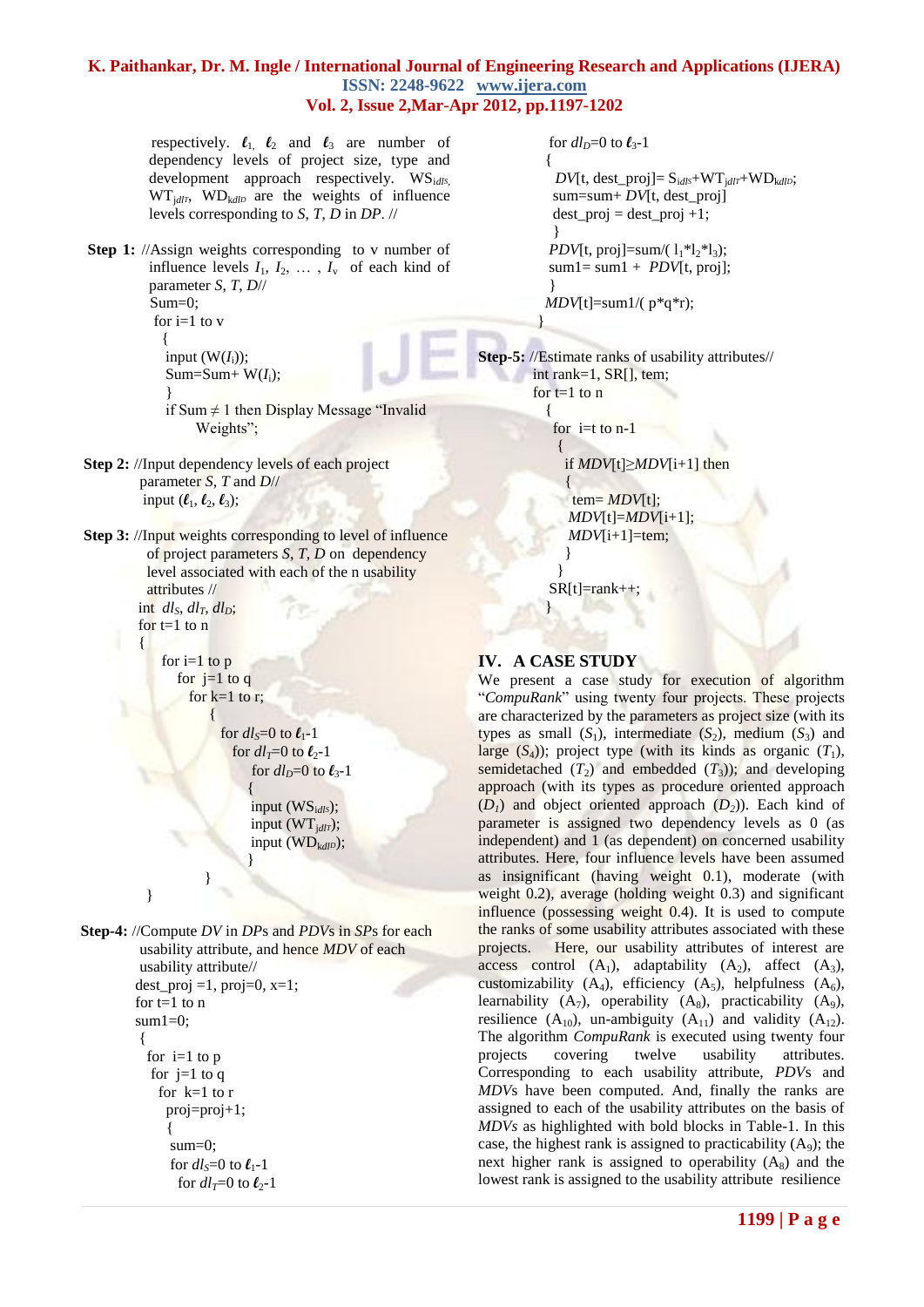# **Table-1: Computation of** *MDV***s and** *SR***s of Usability Attributes using different Schemes of Weights of Influence Levels**

| <b>Schemes of Weights of Influence</b>                         |      |      |       | Attri-                  | A <sub>1</sub>           | A <sub>2</sub> | $A_3$                    | $A_4$             | $A_5$                     | $A_6$        | $A_7$                             | $A_8$                    | A9                               | $A_{10}$    | $A_{11}$         | $A_{12}$                 |
|----------------------------------------------------------------|------|------|-------|-------------------------|--------------------------|----------------|--------------------------|-------------------|---------------------------|--------------|-----------------------------------|--------------------------|----------------------------------|-------------|------------------|--------------------------|
| Levels<br>$W_1(I_1)$<br>$W_2(I_2)$<br>$W_3(I_3)$<br>$W_4(I_4)$ |      |      | butes |                         |                          |                |                          |                   |                           |              |                                   |                          |                                  |             |                  |                          |
|                                                                |      |      |       | MDV                     | 0.2063                   | 0.7021         | 0.2021                   | 0.3417            | 0.2396                    | 0.6625       | 0.0688                            | 0.0667                   | $\boldsymbol{0}$                 | 1.275       | 0.3104           | 0.575                    |
| $\boldsymbol{0}$                                               | 0.05 | 0.1  | 0.85  | <b>SR</b>               | 5                        | 11             | $\overline{4}$           | 8                 | 6                         | 10           | 3                                 | $\overline{2}$           | $\mathbf{1}$                     | 12          | $\tau$           | 9                        |
|                                                                |      |      |       | MDV                     | 0.2167                   | 0.6771         | 0.2083                   | 0.3667            | 0.2771                    | 0.6542       | 0.0833                            | 0.0792                   | $\boldsymbol{0}$                 | 1.2         | 0.3104           | 0.55                     |
| $\boldsymbol{0}$                                               | 0.05 | 0.15 | 0.8   | <b>SR</b><br>MDV        | 5<br>0.2271              | 11<br>0.6521   | $\overline{4}$<br>0.2146 | 8<br>0.3917       | 6<br>0.3146               | 10<br>0.6458 | 3<br>0.0979                       | 2<br>0.0917              | $\mathbf{1}$<br>$\boldsymbol{0}$ | 12<br>1.125 | $\tau$<br>0.3104 | 9<br>0.525               |
| $\boldsymbol{0}$                                               | 0.05 | 0.2  | 0.75  | SR                      | $\sqrt{5}$               | 11             | $\overline{4}$           | 8                 | $\tau$                    | 10           | 3                                 | $\overline{c}$           | $\mathbf{1}$                     | 12          | 6                | 9                        |
|                                                                |      |      |       | MDV                     | 0.2375                   | 0.6271         | 0.2208                   | 0.4167            | 0.3521                    | 0.6375       | 0.1125                            | 0.1042                   | $\boldsymbol{0}$                 | 1.05        | 0.3104           | 0.5                      |
| $\boldsymbol{0}$                                               | 0.05 | 0.25 | 0.7   | <b>SR</b>               | 5                        | 10             | $\overline{4}$           | 8                 | $\overline{7}$            | 11           | $\overline{\mathbf{3}}$           | 2                        | $\mathbf{1}$                     | 12          | 6                | 9                        |
|                                                                |      |      |       | MDV                     | 0.2479                   | 0.6021         | 0.2271                   | 0.4417            | 0.3896                    | 0.6292       | 0.1271                            | 0.1167                   | $\mathbf 0$                      | 0.975       | 0.3104           | 0.475                    |
| $\boldsymbol{0}$                                               | 0.05 | 0.3  | 0.65  | SR<br><b>MDV</b>        | 5<br>0.2583              | 10<br>0.5771   | $\overline{4}$<br>0.2333 | 8<br>0.4667       | $7\phantom{.0}$<br>0.4271 | 11<br>0.6208 | $\overline{3}$<br>0.1417          | $\overline{c}$<br>0.1292 | $\mathbf{1}$<br>$\boldsymbol{0}$ | 12<br>0.9   | 6<br>0.3104      | 9<br>0.45                |
| $\boldsymbol{0}$                                               | 0.05 | 0.35 | 0.6   | SR                      | 5                        | 10             | $\overline{4}$           | 9                 | $\tau$                    | 11           | 3                                 | $\overline{2}$           | $\mathbf{1}$                     | 12          | 6                | $\,$ 8 $\,$              |
|                                                                |      |      |       | MDV                     | 0.2688                   | 0.5521         | 0.2396                   | 0.4917            | 0.4646                    | 0.6125       | 0.1563                            | 0.1417                   | $\boldsymbol{0}$                 | 0.825       | 0.3104           | 0.425                    |
| $\boldsymbol{0}$                                               | 0.05 | 0.4  | 0.55  | <b>SR</b>               | 5                        | 10             | $\overline{4}$           | 9                 | $\,$ 8 $\,$               | 11           | 3                                 | $\overline{c}$           | $\mathbf{1}$                     | 12          | 6                | $\tau$                   |
|                                                                |      |      |       | <b>MDV</b>              | 0.2792                   | 0.5271         | 0.2458                   | 0.5167            | 0.5021                    | 0.6042       | 0.1708                            | 0.1542                   | $\mathbf{0}$                     | 0.75        | 0.3104           | 0.4                      |
| $\boldsymbol{0}$                                               | 0.05 | 0.45 | 0.5   | SR<br>MDV               | 5<br>0.2354              | 10<br>0.6375   | $\overline{4}$<br>0.2313 | 9<br>0.3667       | $\,$ 8 $\,$<br>0.275      | 11<br>0.625  | $\overline{\mathbf{3}}$<br>0.1229 | $\overline{c}$<br>0.1208 | $\mathbf{1}$<br>$\overline{0}$   | 12<br>1.125 | 6<br>0.3292      | $7\phantom{.0}$<br>0.55  |
| $\boldsymbol{0}$                                               | 0.1  | 0.15 | 0.75  | <b>SR</b>               | 5                        | 11             | $\overline{4}$           | 8                 | 6                         | 10           | $\overline{3}$                    | 2                        | $\mathbf{1}$                     | 12          | $\tau$           | 9                        |
|                                                                |      |      |       | <b>MDV</b>              | 0.2458                   | 0.6125         | 0.2375                   | 0.3917            | 0.3125                    | 0.6167       | 0.1375                            | 0.1333                   | $\mathbf 0$                      | 1.05        | 0.3292           | 0.525                    |
| $\boldsymbol{0}$                                               | 0.1  | 0.2  | 0.7   | SR                      | 5                        | 10             | $\overline{4}$           | 8                 | 6                         | 11           | 3                                 | $\overline{2}$           | $\mathbf{1}$                     | 12          | $\tau$           | 9                        |
|                                                                |      |      |       | <b>MDV</b>              | 0.2563                   | 0.5875         | 0.2438                   | 0.4167            | 0.35                      | 0.6083       | 0.1521                            | 0.1458                   | $\overline{0}$                   | 0.975       | 0.3292           | 0.5                      |
| $\boldsymbol{0}$                                               | 0.1  | 0.25 | 0.65  | <b>SR</b>               | $5\overline{)}$          | 10             | $\overline{4}$           | $\,$ 8 $\,$       | $7\phantom{.0}$           | 11           | 3                                 | $\overline{2}$           | $\mathbf{1}$                     | 12          | 6                | 9                        |
| $\boldsymbol{0}$                                               | 0.1  | 0.3  | 0.6   | <b>MDV</b><br>SR        | 0.2667<br>5              | 0.5625<br>10   | 0.25<br>$\overline{4}$   | 0.4417<br>$\,8\,$ | 0.3875<br>$\overline{7}$  | 0.6<br>11    | 0.1667<br>3                       | 0.1583<br>$\overline{c}$ | $\boldsymbol{0}$<br>$\mathbf{1}$ | 0.9<br>12   | 0.3292<br>6      | 0.475<br>9               |
|                                                                |      |      |       | MDV                     | 0.2771                   | 0.5375         | 0.2563                   | 0.4667            | 0.425                     | 0.5917       | 0.1813                            | 0.1708                   | $\boldsymbol{0}$                 | 0.825       | 0.3292           | 0.45                     |
| $\boldsymbol{0}$                                               | 0.1  | 0.35 | 0.55  | <b>SR</b>               | $\mathfrak{S}$           | 10             | $\overline{4}$           | 9                 | $\overline{7}$            | 11           | $\mathbf{3}$                      | $\overline{c}$           | $\mathbf{1}$                     | 12          | 6                | $\,$ 8 $\,$              |
|                                                                |      |      |       | MDV                     | 0.2875                   | 0.5125         | 0.2625                   | 0.4917            | 0.4625                    | 0.5833       | 0.1958                            | 0.1833                   | $\boldsymbol{0}$                 | 0.75        | 0.3292           | 0.425                    |
| $\boldsymbol{0}$                                               | 0.1  | 0.4  | 0.5   | SR                      | 5                        | 10             | $\overline{4}$           | 9                 | 8                         | 11           | 3                                 | $\overline{2}$           | $\mathbf{1}$                     | 12          | 6                | $\tau$                   |
|                                                                |      |      |       | MDV                     | 0.2646                   | 0.5729         | 0.2604                   | 0.3917            | 0.3104                    | 0.5875       | 0.1771                            | 0.175                    | $\boldsymbol{0}$                 | 0.975       | 0.3479           | 0.525                    |
| $\boldsymbol{0}$                                               | 0.15 | 0.2  | 0.65  | <b>SR</b><br>MDV        | $\mathfrak{S}$<br>0.275  | 10<br>0.5479   | $\overline{4}$<br>0.2667 | 8<br>0.4167       | 6<br>0.3479               | 11<br>0.5792 | 3<br>0.1917                       | $\overline{c}$<br>0.1875 | $\,1$<br>$\overline{0}$          | 12<br>0.9   | $\tau$<br>0.3479 | 9<br>0.5                 |
| $\boldsymbol{0}$                                               | 0.15 | 0.25 | 0.6   | <b>SR</b>               | 5                        | 10             | $\overline{4}$           | 8                 | 6                         | 11           | $\overline{3}$                    | $\overline{2}$           | $\mathbf{1}$                     | 12          | $\overline{7}$   | 9                        |
|                                                                |      |      |       | MDV                     | 0.2854                   | 0.5229         | 0.2729                   | 0.4417            | 0.3854                    | 0.5708       | 0.2063                            | 0.2                      | $\boldsymbol{0}$                 | 0.825       | 0.3479           | 0.475                    |
| $\boldsymbol{0}$                                               | 0.15 | 0.3  | 0.55  | <b>SR</b>               | $\sqrt{5}$               | 10             | $\overline{4}$           | 8                 | $\tau$                    | 11           | 3                                 | $\overline{2}$           | $\mathbf{1}$                     | 12          | 6                | 9                        |
|                                                                |      |      |       | MDV                     | 0.2958                   | 0.4979         | 0.2792                   | 0.4667            | 0.4229                    | 0.5625       | 0.2208                            | 0.2125                   | $\mathbf{0}$                     | 0.75        | 0.3479           | 0.45                     |
| $\boldsymbol{0}$                                               | 0.15 | 0.35 | 0.5   | <b>SR</b>               | 5                        | 10             | $\overline{4}$           | 9                 | $7\phantom{.0}$           | 11           | $\overline{\mathbf{3}}$           | $\sqrt{2}$               | $\mathbf{1}$                     | 12          | 6                | $\,$ 8 $\,$              |
| $\boldsymbol{0}$                                               | 0.15 | 0.4  | 0.45  | <b>MDV</b><br><b>SR</b> | 0.3063<br>5              | 0.4729<br>9    | 0.2854<br>$\overline{4}$ | 0.4917<br>10      | 0.4604<br>$8\phantom{.}$  | 0.5542<br>11 | 0.2354<br>$\overline{3}$          | 0.225<br>$\overline{c}$  | $\boldsymbol{0}$<br>$\mathbf{1}$ | 0.675<br>12 | 0.3479<br>6      | 0.425<br>$\tau$          |
|                                                                |      |      |       | <b>MDV</b>              | 0.2938                   | 0.5083         | 0.2896                   | 0.4167            | 0.3458                    | 0.55         | 0.2313                            | 0.2292                   | $\boldsymbol{0}$                 | 0.825       | 0.3667           | 0.5                      |
| $\boldsymbol{0}$                                               | 0.2  | 0.25 | 0.55  | <b>SR</b>               | $5\overline{)}$          | 10             | $\overline{4}$           | $\,$ 8 $\,$       | $\sqrt{6}$                | 11           | $\overline{3}$                    | $\overline{c}$           | $\,1\,$                          | 12          | $\tau$           | 9                        |
|                                                                |      |      |       | <b>MDV</b>              | 0.3042                   | 0.4833         | 0.2958                   | 0.4417            | 0.3833                    | 0.5417       | 0.2458                            | 0.2417                   | $\mathbf{0}$                     | 0.75        | 0.3667           | 0.475                    |
| $\boldsymbol{0}$                                               | 0.2  | 0.3  | 0.5   | SR                      | $\sqrt{5}$               | 10             | $\overline{4}$           | 8                 | $\overline{7}$            | 11           | 3                                 | 2                        |                                  | 12          | 6                | 9                        |
|                                                                |      |      |       | MDV                     | 0.3146                   | 0.4583         | 0.3021                   | 0.4667            | 0.4208                    | 0.5333       | 0.2604                            | 0.2542                   | $\boldsymbol{0}$                 | 0.675       | 0.3667           | 0.45                     |
| $\boldsymbol{0}$                                               | 0.2  | 0.35 | 0.45  | SR<br><b>MDV</b>        | 5 <sup>5</sup><br>0.3229 | 9<br>0.4438    | $\overline{4}$<br>0.3188 | 10<br>0.4417      | $7\phantom{.0}$<br>0.3813 | 11<br>0.5125 | 3<br>0.2854                       | $\overline{2}$<br>0.2833 | $\mathbf{1}$<br>$\overline{0}$   | 12<br>0.675 | 6<br>0.3854      | $\,$ 8 $\,$<br>0.475     |
| $\boldsymbol{0}$                                               | 0.25 | 0.3  | 0.45  | SR                      | 5                        | 9              | $\overline{4}$           | 8                 | 6                         | 11           | $\overline{3}$                    | $\overline{c}$           | $\mathbf{1}$                     | 12          | $\tau$           | 10                       |
|                                                                |      |      |       | <b>MDV</b>              | 0.3333                   | 0.4188         | 0.325                    | 0.4667            | 0.4188                    | 0.5042       | 0.3                               | 0.2958                   | $\boldsymbol{0}$                 | 0.6         | 0.3854           | 0.45                     |
| $\boldsymbol{0}$                                               | 0.25 | 0.35 | 0.4   | SR                      | $5\overline{)}$          | $\overline{7}$ | $\overline{4}$           | 10                | $\,8\,$                   | 11           | $\mathbf{3}$                      | 2                        | $\mathbf{1}$                     | 12          | 6                | 9                        |
|                                                                |      |      |       | <b>MDV</b>              | 0.2479                   | 0.6188         | 0.2438                   | 0.3583            | 0.2813                    | 0.5958       | 0.1438                            | 0.1417                   | 0.075                            | 1.05        | 0.3271           | 0.525                    |
| 0.05                                                           | 0.1  | 0.15 | 0.7   | SR<br>MDV               | 5<br>0.2583              | 11<br>0.5938   | $\overline{4}$<br>0.25   | $8\,$<br>0.3833   | 6<br>0.3188               | 10<br>0.5875 | 3<br>0.1583                       | $\overline{c}$<br>0.1542 | $\mathbf{1}$<br>0.075            | 12<br>0.975 | $\tau$<br>0.3271 | 9<br>0.5                 |
| 0.05                                                           | 0.1  | 0.2  | 0.65  | SR                      | 5                        | 11             | $\overline{4}$           | 8                 | 6                         | 10           | $\mathbf{3}$                      | $\overline{c}$           | $\mathbf{1}$                     | 12          | $7\phantom{.0}$  | 9                        |
|                                                                |      |      |       | MDV                     | 0.2688                   | 0.5688         | 0.2563                   | 0.4083            | 0.3563                    | 0.5792       | 0.1729                            | 0.1667                   | 0.075                            | 0.9         | 0.3271           | 0.475                    |
| 0.05                                                           | 0.1  | 0.25 | 0.6   | $_{\rm SR}$             | 5                        | 10             | $\overline{4}$           | 8                 | $\tau$                    | 11           | $\mathbf{3}$                      | $\overline{2}$           | $\mathbf{1}$                     | 12          | 6                | 9                        |
|                                                                |      |      |       | <b>MDV</b>              | 0.2792                   | 0.5438         | 0.2625                   | 0.4333            | 0.3938                    | 0.5708       | 0.1875                            | 0.1792                   | 0.075                            | 0.825       | 0.3271           | 0.45                     |
| 0.05                                                           | 0.1  | 0.3  | 0.55  | SR                      | 5                        | 10             | $\overline{4}$           | 8                 | $\tau$                    | 11           | 3                                 | 2                        | 1                                | 12          | 6                | 9                        |
| 0.05                                                           | 0.1  | 0.35 | 0.5   | <b>MDV</b><br>SR        | 0.2896<br>$\sqrt{5}$     | 0.5188<br>10   | 0.2688<br>$\overline{4}$ | 0.4583<br>9       | 0.4313<br>$\,8\,$         | 0.5625<br>11 | 0.2021<br>$\mathbf{3}$            | 0.1917<br>$\overline{c}$ | 0.075<br>$\mathbf{1}$            | 0.75<br>12  | 0.3271<br>6      | 0.425<br>$7\phantom{.0}$ |
|                                                                |      |      |       | MDV                     | 0.3                      | 0.4938         | 0.275                    | 0.4833            | 0.4688                    | 0.5542       | 0.2167                            | 0.2042                   | 0.075                            | 0.675       | 0.3271           | 0.4                      |
| 0.05                                                           | 0.1  | 0.4  | 0.45  | SR                      | 5                        | 10             | $\overline{4}$           | 9                 | 8                         | 11           | 3                                 | $\overline{c}$           | 1                                | 12          | 6                | 7                        |
|                                                                |      |      |       | MDV                     | 0.2771                   | 0.5542         | 0.2729                   | 0.3833            | 0.3167                    | 0.5583       | 0.1979                            | 0.1958                   | 0.075                            | 0.9         | 0.3458           | 0.5                      |
| 0.05                                                           | 0.15 | 0.2  | 0.6   | SR                      | 5                        | 10             | $\overline{4}$           | 8                 | 6                         | 11           | 3                                 | $\overline{c}$           | $\mathbf{1}$                     | 12          | $\tau$           | 9                        |
|                                                                |      |      |       | MDV                     | 0.2875                   | 0.5292         | 0.2792                   | 0.4083            | 0.3542                    | 0.55         | 0.2125                            | 0.2083                   | 0.075                            | 0.825       | 0.3458           | 0.475                    |
| 0.05                                                           | 0.15 | 0.25 | 0.55  | SR                      | 5                        | 10             | $\overline{4}$           | 8                 | $\tau$                    | 11           | 3                                 | $\overline{c}$           | $\mathbf{1}$                     | 12          | 6                | 9                        |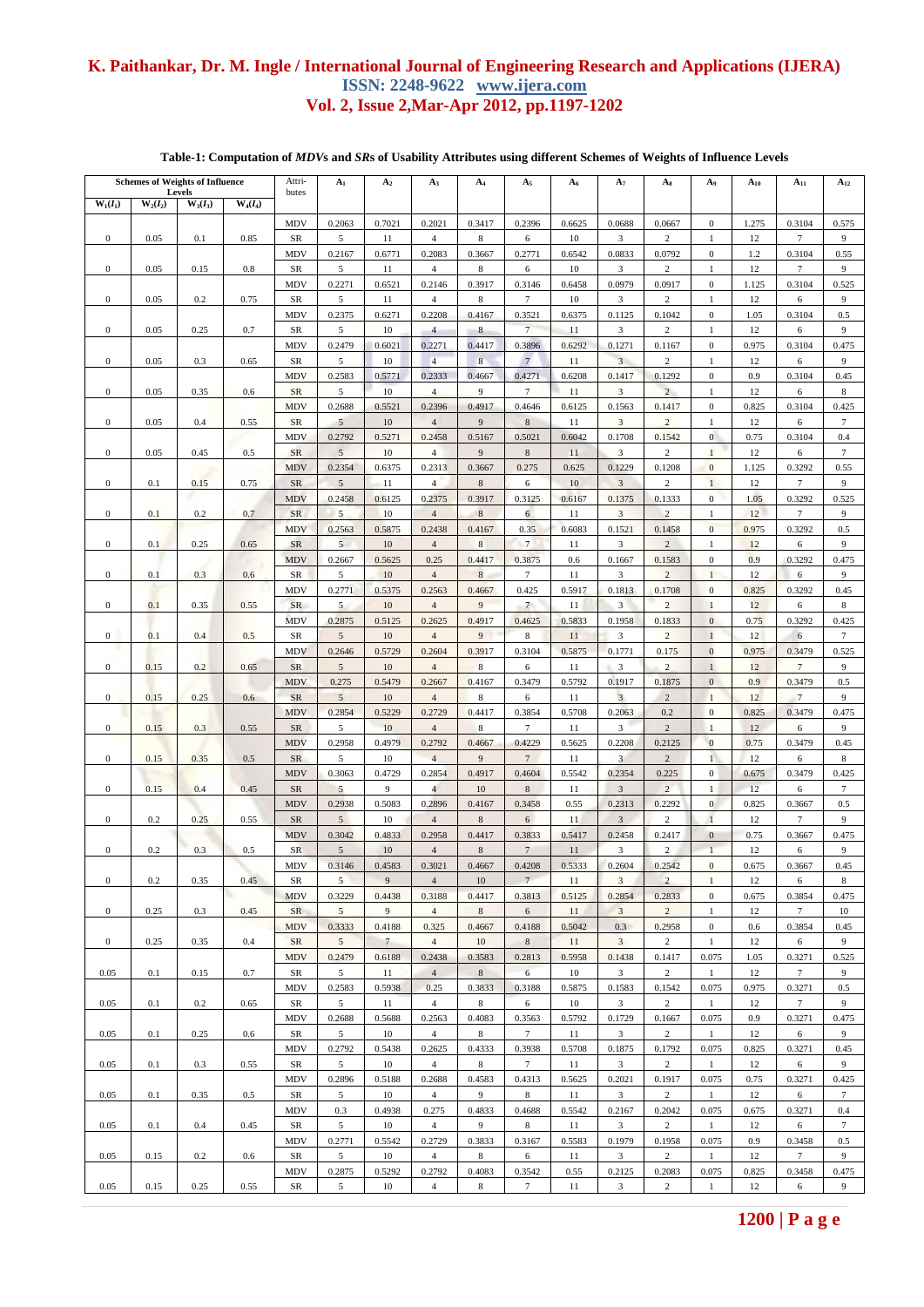|      |      |      |      |            |                 |                  | $\sqrt{01}$ $\sqrt{2}$ $\sqrt{100}$ $\sqrt{10}$ $\sqrt{20}$ |                         | $-0.1 - 9.1$<br>.<br>$1 - 0$ |        |                         |                |              |       |                 |                 |
|------|------|------|------|------------|-----------------|------------------|-------------------------------------------------------------|-------------------------|------------------------------|--------|-------------------------|----------------|--------------|-------|-----------------|-----------------|
|      |      |      |      | <b>MDV</b> | 0.2979          | 0.5042           | 0.2854                                                      | 0.4333                  | 0.3917                       | 0.5417 | 0.2271                  | 0.2208         | 0.075        | 0.75  | 0.3458          | 0.45            |
| 0.05 | 0.15 | 0.3  | 0.55 | ${\rm SR}$ | 5               | 10               | $\overline{4}$                                              | $\,$ 8 $\,$             | $7\overline{ }$              | 11     | 3                       | $\overline{c}$ |              | 12    | 6               | 9               |
|      |      |      |      | <b>MDV</b> | 0.3083          | 0.4792           | 0.2917                                                      | 0.4583                  | 0.4292                       | 0.5333 | 0.2417                  | 0.2333         | 0.075        | 0.675 | 0.3458          | 0.425           |
| 0.05 | 0.15 | 0.35 | 0.45 | ${\rm SR}$ | $5\overline{ }$ | $10\,$           | $\overline{4}$                                              | 9                       | 8                            | 11     | 3                       | $\overline{2}$ | $\mathbf{1}$ | 12    | 6               | $7\overline{ }$ |
|      | 0.2  |      |      | <b>MDV</b> | 0.3063          | 0.4896           | 0.3021                                                      | 0.4083                  | 0.3521                       | 0.5208 | 0.2521                  | 0.25           | 0.075        | 0.75  | 0.3646          | 0.475           |
| 0.05 |      | 0.25 | 0.5  | ${\rm SR}$ | 5               | 10               | $\overline{4}$                                              | $\,$ 8 $\,$             | 6                            | 11     | 3                       | $\overline{c}$ | $\mathbf{1}$ | 12    | $\tau$          | 9               |
|      |      |      |      | <b>MDV</b> | 0.3167          | 0.4646           | 0.3083                                                      | 0.4333                  | 0.3896                       | 0.5125 | 0.2667                  | 0.2625         | 0.075        | 0.675 | 0.3646          | 0.45            |
| 0.05 | 0.2  | 0.3  | 0.45 | SR         | 5               | 10               | $\overline{4}$                                              | 8                       | $\tau$                       | 11     | 3                       | 2              | $\mathbf{1}$ | 12    | 6               | 9               |
|      |      |      |      | <b>MDV</b> | 0.3271          | 0.4396           | 0.3146                                                      | 0.4583                  | 0.4271                       | 0.5042 | 0.2813                  | 0.275          | 0.075        | 0.6   | 0.3646          | 0.425           |
| 0.05 | 0.2  | 0.35 | 0.4  | SR         | 5               | 9                | 4                                                           | 10                      | $\,$ 8 $\,$                  | 11     | 3                       | $\overline{c}$ | $\mathbf{1}$ | 12    | 6               | $\tau$          |
|      |      |      |      | <b>MDV</b> | 0.3354          | 0.425            | 0.3313                                                      | 0.4333                  | 0.3875                       | 0.4833 | 0.3063                  | 0.3042         | 0.075        | 0.6   | 0.3833          | 0.45            |
| 0.05 | 0.25 | 0.3  | 0.4  | SR         | 5               | $\bf 8$          | $\overline{4}$                                              | 9                       | $\overline{7}$               | 11     | 3                       | $\overline{c}$ |              | 12    | 6               | 10              |
|      |      |      |      | <b>MDV</b> | 0.2896          | 0.5354           | 0.2854                                                      | 0.375                   | 0.3229                       | 0.5292 | 0.2188                  | 0.2167         | 0.15         | 0.825 | 0.3438          | 0.475           |
| 0.1  | 0.15 | 0.2  | 0.55 | ${\rm SR}$ | 5               | 11               | $\overline{4}$                                              | $\,$ 8 $\,$             | 6                            | 10     | $\overline{\mathbf{3}}$ | $\overline{c}$ | $\mathbf{1}$ | 12    | $\tau$          | 9               |
|      |      |      |      | <b>MDV</b> | 0.3             | 0.5104           | 0.2917                                                      | 0.4                     | 0.3604                       | 0.5208 | 0.2333                  | 0.2292         | 0.15         | 0.75  | 0.3438          | 0.45            |
| 0.1  | 0.15 | 0.25 | 0.5  | ${\rm SR}$ | 5               | 10               | $\overline{4}$                                              | 8                       | $7\overline{ }$              | 11     | $\overline{3}$          | $\overline{2}$ | $\mathbf{1}$ | 12    | 6               | 9               |
|      |      |      |      | <b>MDV</b> | 0.3104          | 0.4854           | 0.2979                                                      | 0.425                   | 0.3979                       | 0.5125 | 0.2479                  | 0.2417         | 0.15         | 0.675 | 0.3438          | 0.425           |
| 0.1  | 0.15 | 0.3  | 0.45 | SR         | $5\overline{)}$ | 10 <sup>10</sup> | $\overline{4}$                                              | $\overline{\mathbf{8}}$ | $7^{\circ}$                  | 11     | 3                       | $\overline{2}$ | $\mathbf{1}$ | 12    | 6               | 9               |
|      |      |      |      | <b>MDV</b> | 0.3208          | 0.4604           | 0.3042                                                      | 0.45                    | 0.4354                       | 0.5042 | 0.2625                  | 0.2542         | 0.15         | 0.6   | 0.3438          | 0.4             |
| 0.1  | 0.15 | 0.35 | 0.4  | SR         | 5               | 10               | $\overline{4}$                                              | 9                       | 8                            | 11     | 3                       | $\overline{2}$ | $\mathbf{1}$ | 12    | 6               | $\tau$          |
|      |      |      |      | <b>MDV</b> | 0.3188          | 0.4708           | 0.3146                                                      | 0.4                     | 0.3583                       | 0.4917 | 0.2729                  | 0.2708         | 0.15         | 0.675 | 0.3625          | 0.45            |
| 0.1  | 0.2  | 0.25 | 0.45 | SR         | 5               | 10               | $\overline{4}$                                              | $\,$ 8 $\,$             | 6                            | 11     | 3                       | $\overline{2}$ | 1            | 12    | $7\phantom{.0}$ | 9               |
|      |      |      |      | <b>MDV</b> | 0.3292          | 0.4458           | 0.3208                                                      | 0.425                   | 0.3958                       | 0.4833 | 0.2875                  | 0.2833         | 0.15         | 0.6   | 0.3625          | 0.425           |
| 0.1  | 0.2  | 0.3  | 0.4  | SR         | $\overline{5}$  | 10               | $\overline{4}$                                              | 8                       | $7\overline{ }$              | 11     | $\overline{3}$          | $\overline{c}$ | $\mathbf{1}$ | 12    | 6               | 9               |
|      |      |      |      | <b>MDV</b> | 0.3479          | 0.4063           | 0.3438                                                      | 0.425                   | 0.3938                       | 0.4542 | 0.3271                  | 0.325          | 0.15         | 0.525 | 0.3813          | 0.425           |
| 0.1  | 0.25 | 0.3  | 0.35 | SR         | 5               | 8                | $\overline{4}$                                              | 9                       | $7\overline{ }$              | 11     | $\overline{3}$          | $\overline{c}$ | $\mathbf{1}$ | 12    | 6               | 10              |
|      |      |      |      | <b>MDV</b> | 0.3313          | 0.4521           | 0.3271                                                      | 0.3917                  | 0.3646                       | 0.4625 | 0.2938                  | 0.2917         | 0.225        | 0.6   | 0.3604          | 0.425           |
| 0.15 | 0.2  | 0.25 | 0.4  | ${\rm SR}$ | $5\overline{5}$ | 10               | $\overline{4}$                                              | 8                       | $\overline{7}$               | 11     | $\overline{3}$          | $\overline{c}$ | $\mathbf{1}$ | 12    | 6               | 9               |
|      |      |      |      | <b>MDV</b> | 0.3417          | 0.4271           | 0.3333                                                      | 0.4167                  | 0.4021                       | 0.4542 | 0.3083                  | 0.3042         | 0.225        | 0.525 | 0.3604          | $0.4\,$         |
| 0.15 | 0.2  | 0.3  | 0.35 | ${\rm SR}$ | 5               | 10               | $\overline{4}$                                              | 9                       | $\,$ 8 $\,$                  | 11     | 3                       | $\overline{c}$ | $\mathbf{1}$ | 12    | 6               | $7\overline{ }$ |

 $(A_{10})$ , meaning that the attribute having lowest value of *MDV* has assigned the highest rank whereas the lowest rank is assigned to the usability attribute possessing the highest value of corresponding *MDV*. Thus, practicability shows its precedence over the other usability attributes. Similarly, we have exercised the algorithm on forty seven schemes of weights of influence levels to compute ranks of usability attributes as shown in Table-1.

# **V. RESULTS AND DISCUSSION**

Based on the outcomes generated through the proposed novel approach for ranking usability attributes, we perceive the following observations:

- (i) With all schemes of weights, practicability attains highest rank (i.e. 1) whereas resilience obtains lowest rank (i.e. 12). It has been observed that computed rank of attributes practicability (rank 1), operability (rank 2), learnability (rank 3), affect (rank 4), access control (rank 5), and resilience (rank 12) remains unchanged with all schemes of weights whereas the computed ranks of un-ambiguity, efficiency, customizability, validity and adaptability are jerky within ranks 6 to 10. Though the rank of attribute helpfulness (rank 11) remains consistent with majority of the schemes, variation has been observed in some cases (obtained rank is 10). In general, it means that the usability attributes with varying ranks poses dynamic impact during software development whereas the attributes having consistent ranks prove their existence equally during software development process.
- (ii) Altogether, the variation in *SR*s of usability attributes is observed due to the weights assigned to the influence levels of parameters on these attributes. Significant variation in weights of significant and average influence levels has higher probability of varying ranks of corresponding usability attribute. As per the weights assigned (lower/ higher) to these influence levels, the rank of usability attribute is either upgraded or degraded and a different set of ranks is obtained as a result.
- (iii) *MDV* is the representative of cumulative influence of project parameters on usability attribute as higher *MDV* represents higher dependency of an attribute on project parameters. Assigning higher values to insignificant, moderate and average influence levels contradict the basic dependency definitions of usability attributes and thus avoided. Based on the *MDV*s, there may be conflict while ranking usability attributes when more than one attributes are the candidates for the same rank. This may be resolved by assigning them distinct ranks in alphabetical order.
- (iv) Using "*CompuRank*", it is possible to prioritize usability attributes in a generalized and structured manner. At present, it deals with three project parameters such as; project size, project type and project development approach used. Moreover, it may be further generalized for ranking usability attributes with any number and kinds of parameters. It may also be concluded that any scheme of weights may be used as per the requirement to rank usability attributes.